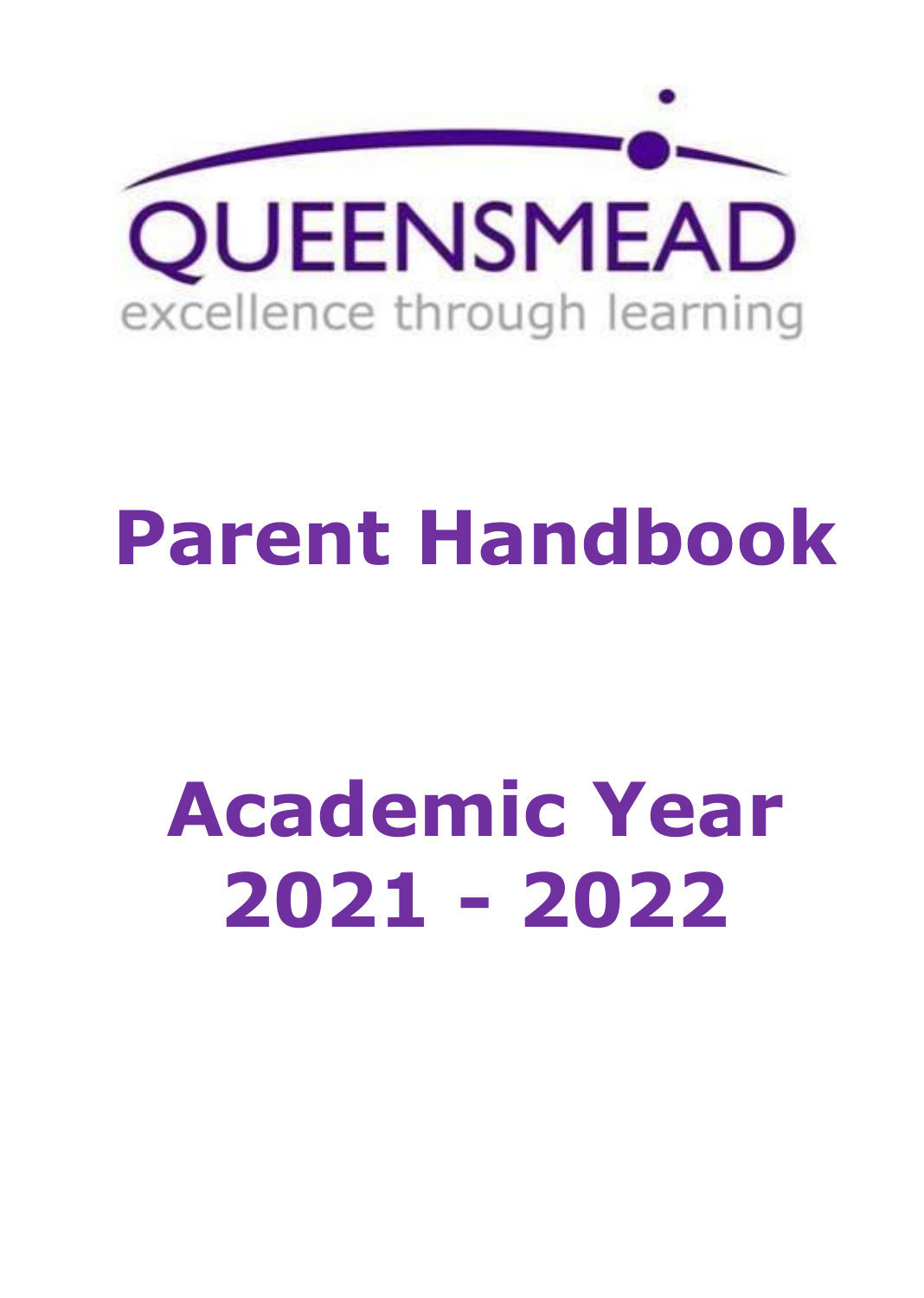# **Home School Communication**

At Queensmead School, we place a high value on frequent and clear communication channels being established and maintained between the school and home. Below you will find some guidance on ensuring that these channels of communication are kept as efficient and effective as possible.

Email and phone calls are the main means of communication between home and school.

Letters and texts are sent home regularly and also posted on the website. There is our online reporting system which is also explained in more detail later.

Meetings with parents will take place in the Autumn Term. The Parents' Evening is an important opportunity to discuss your child's progress with his/her individual subject teachers. You will make appointments online two weeks prior to the evening. Students are expected to attend in full school uniform and we aim to have 100% parental attendance.

Should you wish to speak to your child's tutor or subject teachers before then please phone (020 8845 6266) or email them.

# **School Reception**

The school switchboard is open from 8.00am until 4.30pm daily Monday to Friday. If you come on to the school site you must report to reception which is sign posted and on the right as you enter the school. If visiting by car, please park in the spaces on the right.

In the event that the main gates are locked when you arrive, please use the intercom affixed to the gate to speak to a member of the reception team.

All parents must report to reception even when visiting student welfare.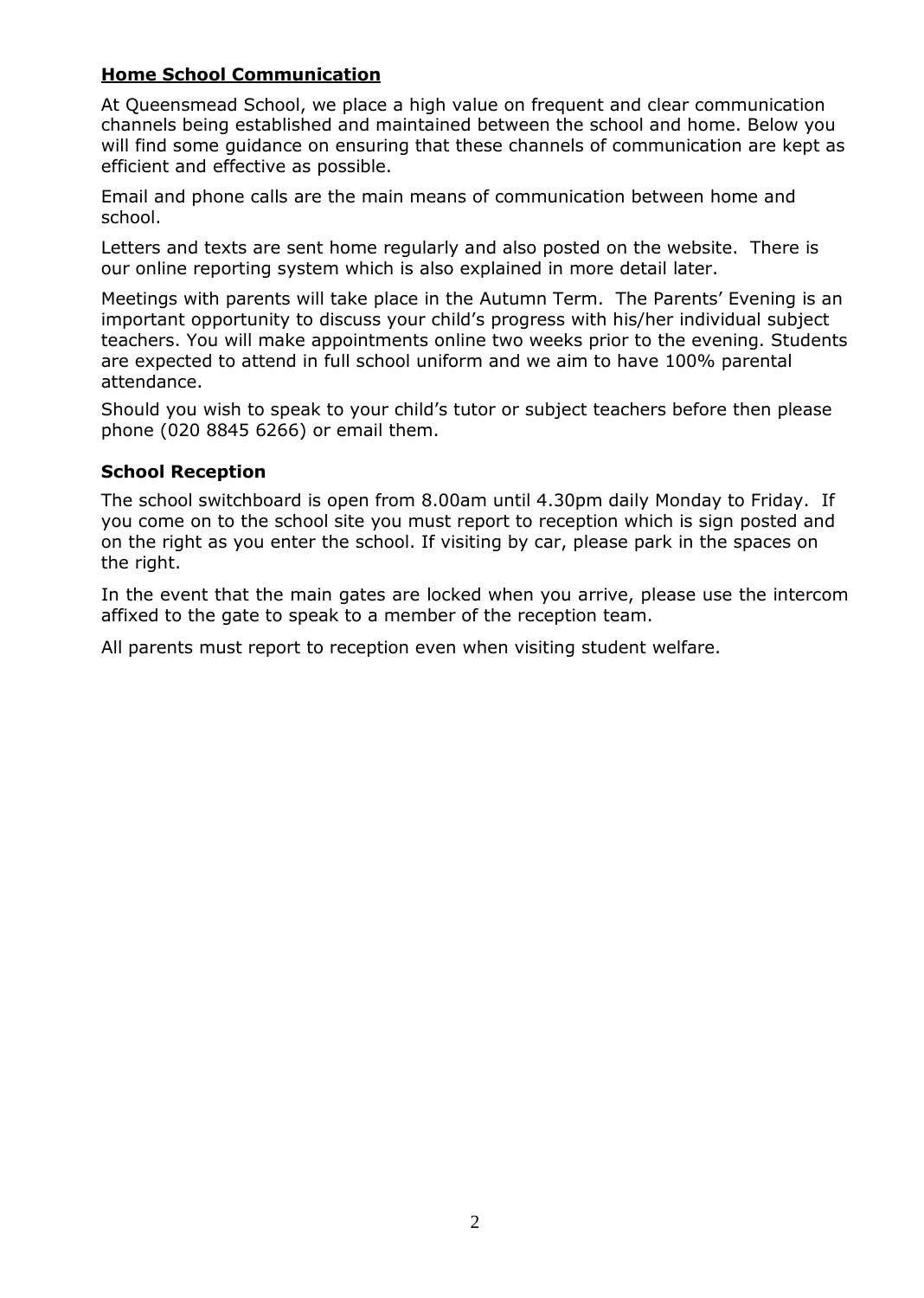# **Learning at Queensmead School**

# **The Daily School Routine**

| 8.05am<br>8.25am<br>$8.30$ am - $8.50$ am   | <b>Breakfast</b><br>School day begins<br>Form period / assembly |
|---------------------------------------------|-----------------------------------------------------------------|
| $8.50$ am - 9.50am<br>9.50am - 10.50am      | Period 1<br>Period 2                                            |
| 10.50am - 11.15am                           | Break 1                                                         |
| $11.15$ am - $12.15$ pm<br>12.15pm - 1.15pm | Period 3<br>Period 4                                            |
| $1.15$ pm - $1.45$ pm                       | Break 2                                                         |
| $1.45$ pm - 2.45pm                          | Period 5                                                        |
| $2.45$ pm – 2.55pm                          | Supervised dismissal                                            |
| From 3.00pm                                 | <b>Extracurricular activities</b>                               |

# **Curriculum**

In Year 7 all students follow a common curriculum consisting of English, Mathematics, Science, French or Spanish, History, Home Economics, Geography, Religious Studies, Art, Music, Design Technology, Computing and Physical Education

All students are expected to participate in after school activities.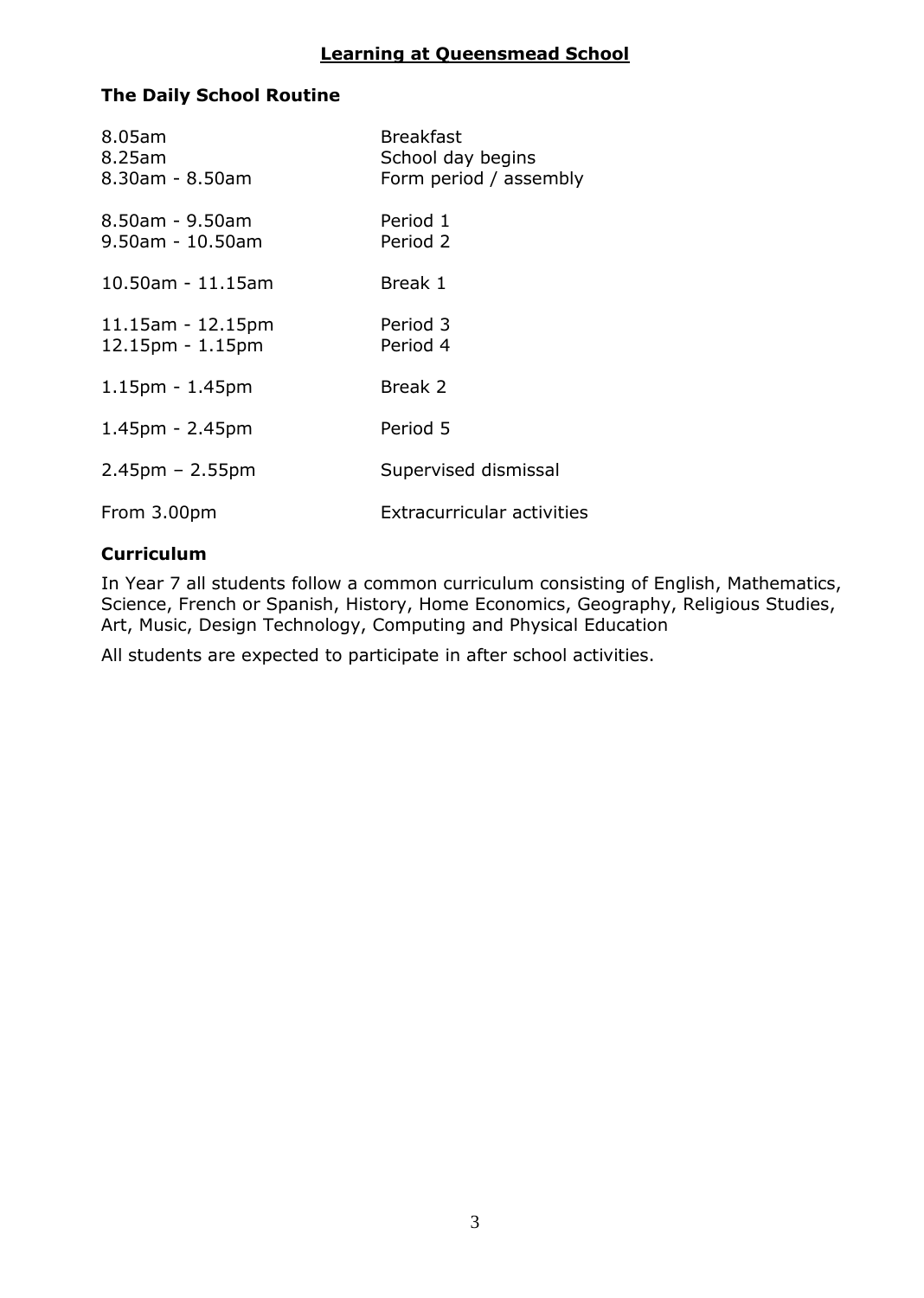# **Reporting Student Progress**

Parents will receive regular reports on the academic progress of their child/children. Reporting throughout the year will consist of a mixture of short and full reports, a Parent Consultation Evening and, for parents of Year 7 students, a 'Tutor Welcome Evening' held in the first half term.

Reports will contain information on each student's target grade for the subjects they study and updates as to their progress each academic year and Attitude to Learning (ATL).

In the final term of each year, each student will receive a full report with their overall progress and a written comment on achievement and areas for development written by their tutor.

# **Show My Homework**

'Show My Homework' is an essential Homework Website used across the whole school. It is an easy to use, online homework calendar. Teachers set homework; this appears on the homework calendar with all the relevant details such as deadlines and resources. Students and parents can access this at any time via the web or their mobile phone, making homework accessible and transparent for everyone. Please download the app immediately.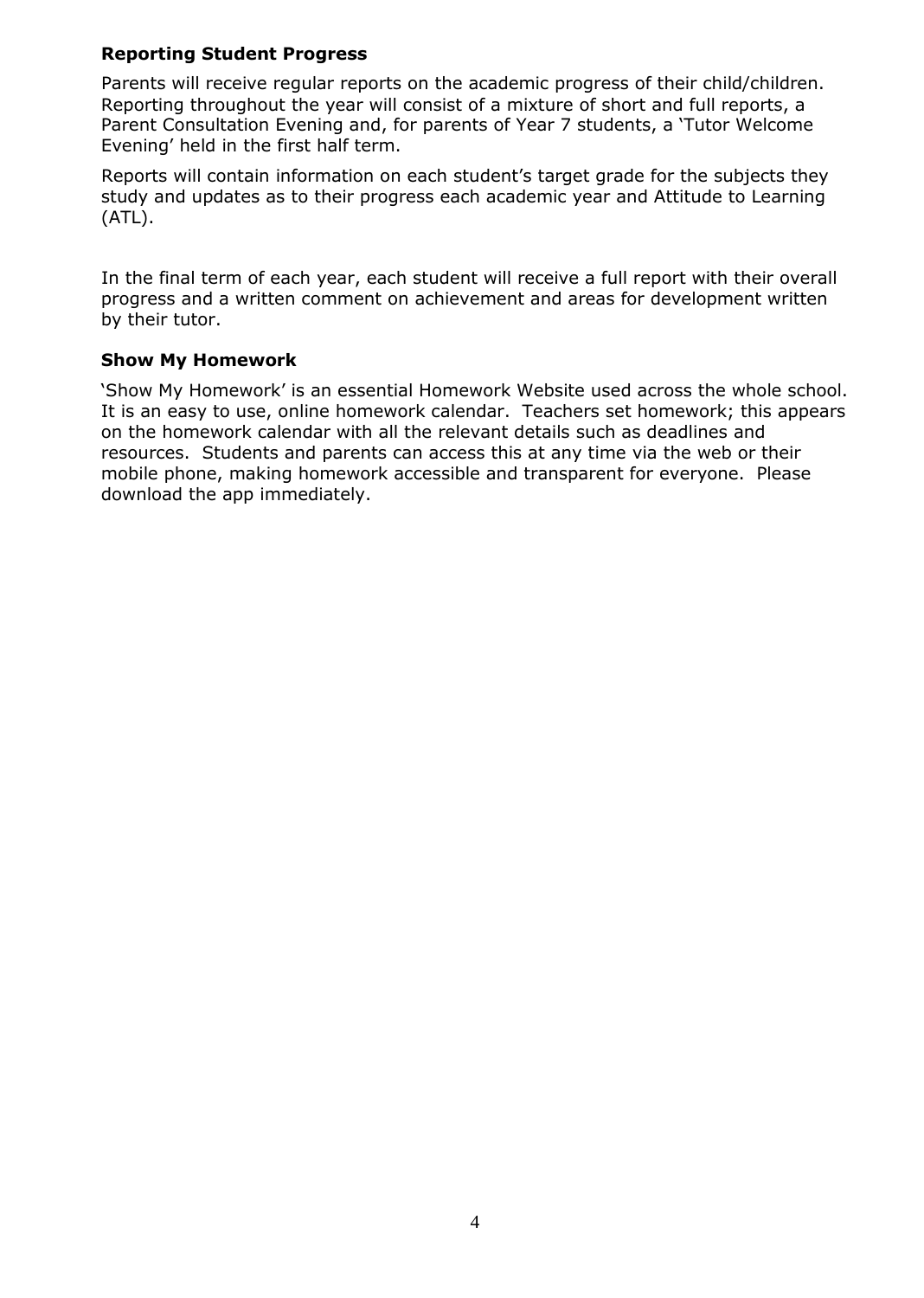# **Creating the Right Environment for Learning at Queensmead School**

# **Attendance**

Regular attendance is crucial to a child's progress and we hope you will co-operate in keeping absences to a minimum. The Department for Education sets a target that every student should attend at least 96% of the available time. In conjunction with the Local Authority, the school operates a fast-track to court scheme for parents of students who have a high number of unauthorised absences.

# **a. Illness**

Please telephone or notify the school on the first day of any absence. The school has an automated parental contact system and, for any student not registered, the parents will receive a computerised telephone message.

# **b. Medical/Dental Appointments**

Students leaving school during the day must seek permission from, their Form Tutor and Head of Year. Students must then sign out at the welfare room and sign in again on their return. Parents must confirm to welfare by telephone on the day of the appointment.

# **c. Holidays in Term Time**

Queensmead School will refuse all requests for family holidays during term time. Very occasionally there are genuine mitigating circumstances, in these cases a request must be made in writing to the Head Teacher.

Any absence that is recorded as unauthorised will be reported to the Education Welfare Service and the family taking a term time holiday may be subject to a Fixed Penalty Notice for each child absent from school.

If parents choose to take their children out for another holiday at any point after that in the future then they are liable for prosecution through the Education Welfare Service.

# **Punctuality**

Punctuality is important. Students should be on the school premises by 8.20 am. A late mark will be given to any student arriving after the tutor has started to call the register. Students must attend lessons on time.

# **Home School Agreement**

The Home School Agreement outlines the expectations and responsibilities of the school, parents and students, and is signed by each party as a commitment to meet these requirements.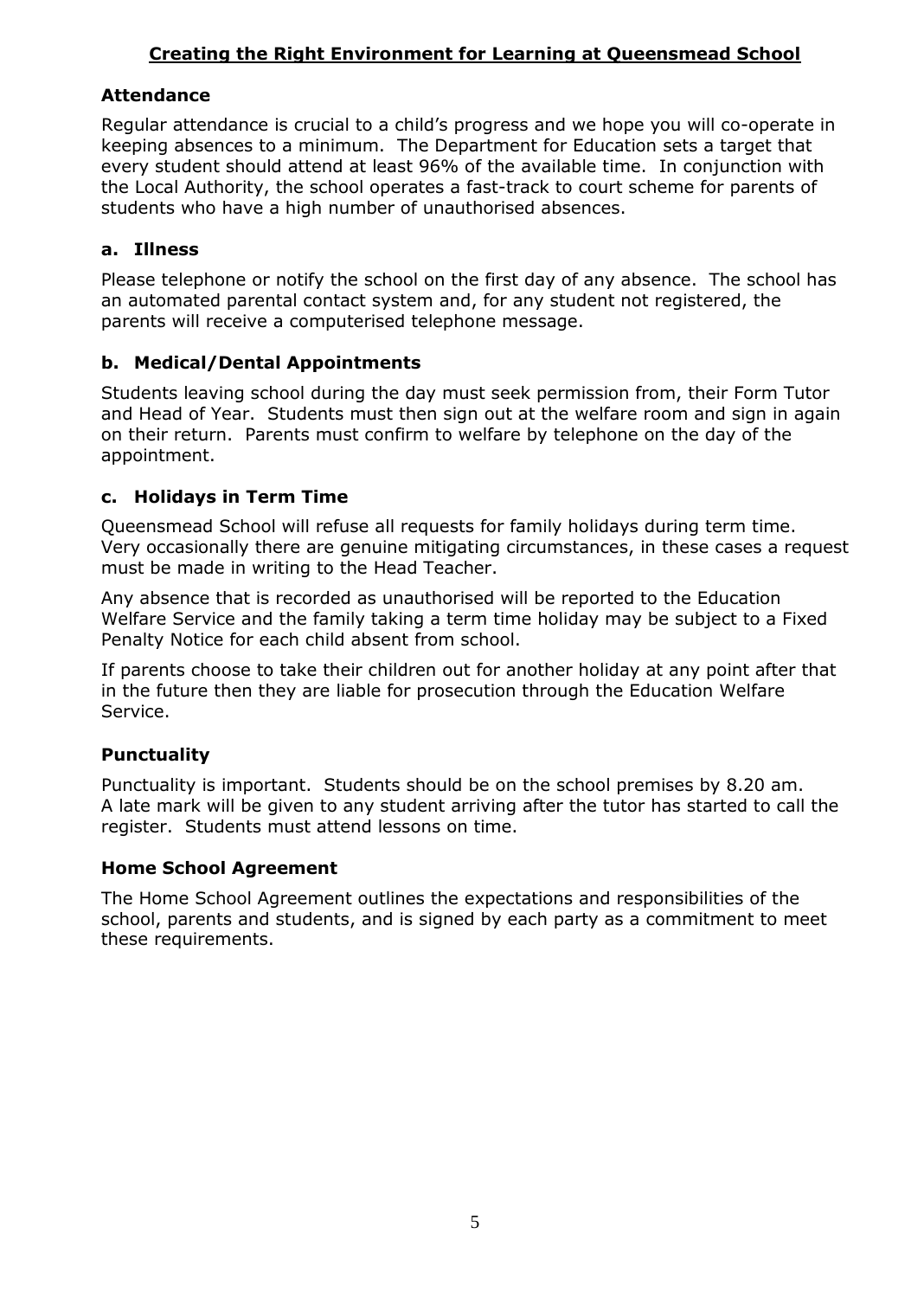# **Our Expectations**

We have very high expectations and promote self-management in an atmosphere of mutual respect and tolerance. When this is unsuccessful, a variety of sanctions may be invoked including detention, withdrawal from class for individual supervision for very serious cases, a period of exclusion from school, at which time the School Governors may be involved.

We try to work closely with parents in seeking solutions to problems of serious issues as a co-operative effort is most likely to succeed.

Please see information on the following pages which sets out our expectations for students. .

The following information is provided to students to highlight the school's expectations:

# **The Behaviour Plan - Classroom**

# **Rules**

- Follow instructions at the first time of asking
- Listen when someone is speaking to the class

# **Rewards**

- Praise
	- Positive phone call home
- Positive letter home
- **Stickers**

# **Detentions**

If your child is issued with a detention it will be served that day.

Our message is very clear; follow the school's rules, behave well and you will avoid detentions. Most importantly you will be helping yourself and those around you to do the very best at school. We would advise all parents to consider not making after school arrangements before 4pm.

Any decision by a student not to attend these detentions may be treated as defiance of a senior member of staff and the student may receive a Fixed Term Exclusion. Parents will be informed by text message if their child is set a detention of 75 minutes.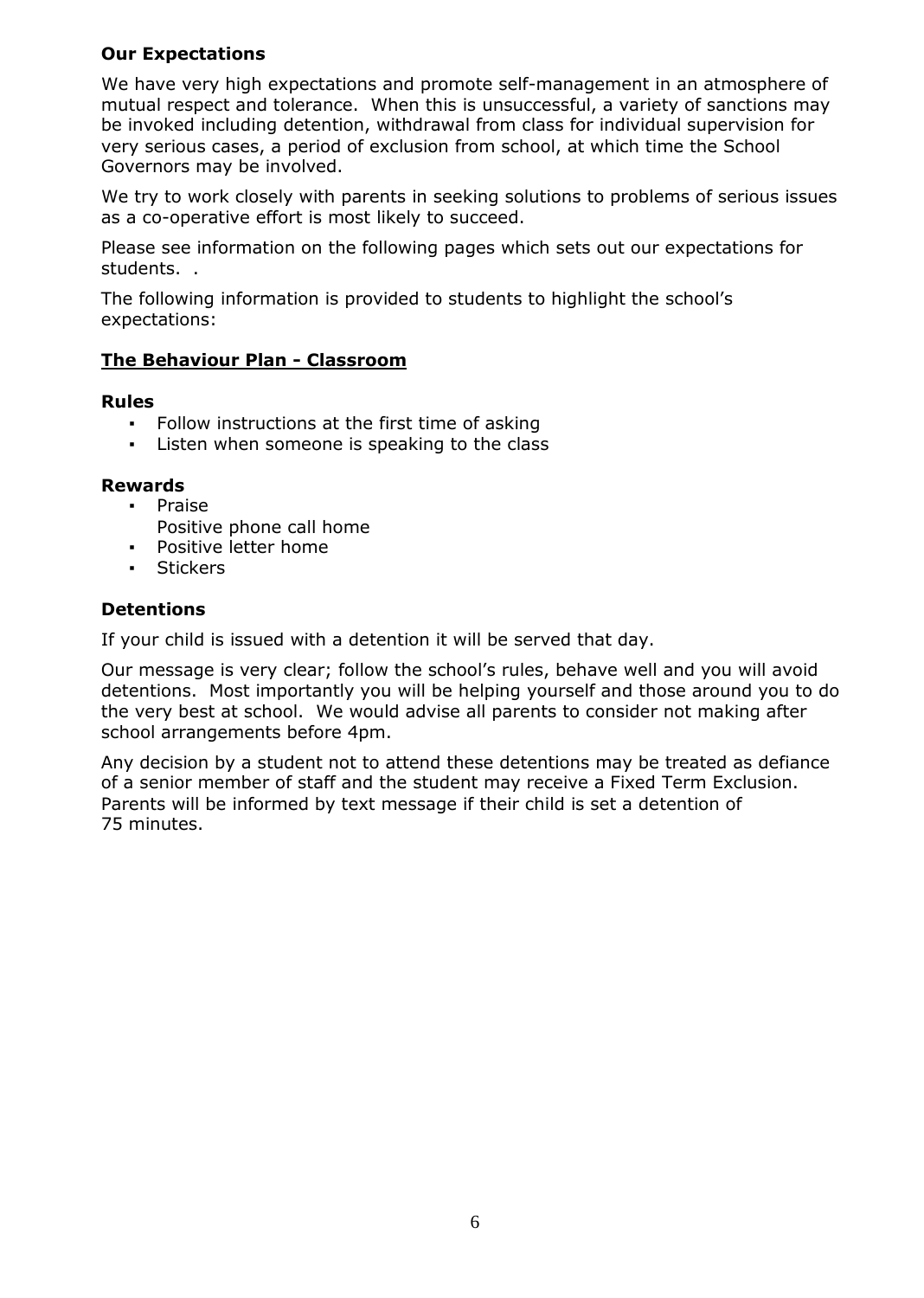# **Classroom Behaviour Plan**



# **Chance**

If a student disrupts learning they are given a chance to improve their behaviour



# **Warning**

If the student does not accept the chance they are warned that any further disruption will lead to a removal from the lesson



# **Removal**

If there is one further incident, the student is removed from the lesson by a member of the Leadership Group

# **Removal from lesson**

The student is escorted to Back On Track where they work for the remainder of the lesson and a 75 minute detention will be sat after school. Parents must attend a reintegration meeting before the student returns to the lesson.

Two removals from lessons in five school days will result in a one day fixed term exclusion.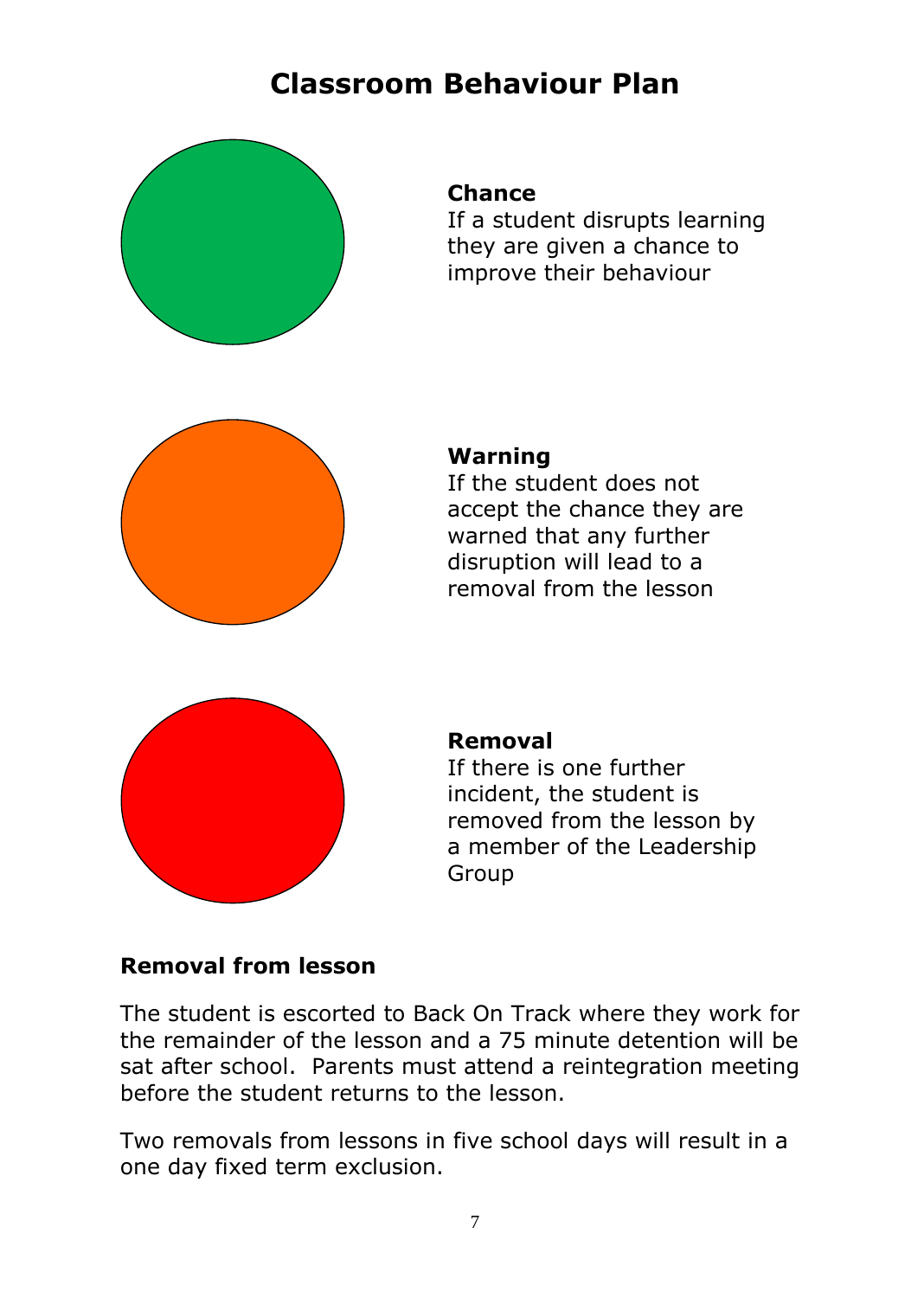# **Behaviour Code**

# **Students will do their best to behave in a way which shows 'Respect for Learning'.**

# This means:

attending each day and arriving on time for school and lessons bringing correct learning equipment every day listening to instructions and following them at the first time of asking doing your best and taking pride in all classwork and homework making it easy for everyone to learn and for the teacher to teach

# **Students will do their best to behave in a way which show**s '**Respect for Self'.**

This means:

being honest with yourselves and to others making good use of your time taking good care of yourselves and your property

# **Students will do their best to behave in a way which shows 'Respect for Others'.**

This means:

being courteous, co-operative and friendly showing consideration for other people's feelings and points of view making it easy for other people to achieve and being pleased when they do taking care of other people's property moving around the school safely and sensibly

# **Students will behave in a way which shows 'Respect for the School'.**

This means:

wearing all the school uniform correctly

- taking good care of property and the environment, in and around the school
- making sure you always give a good impression of the school
- playing an active part in helping to improve the school and the local community

# **Rewards**

Students are regularly and routinely rewarded in a variety of ways for attendance and punctuality, attitude to learning and academic excellence.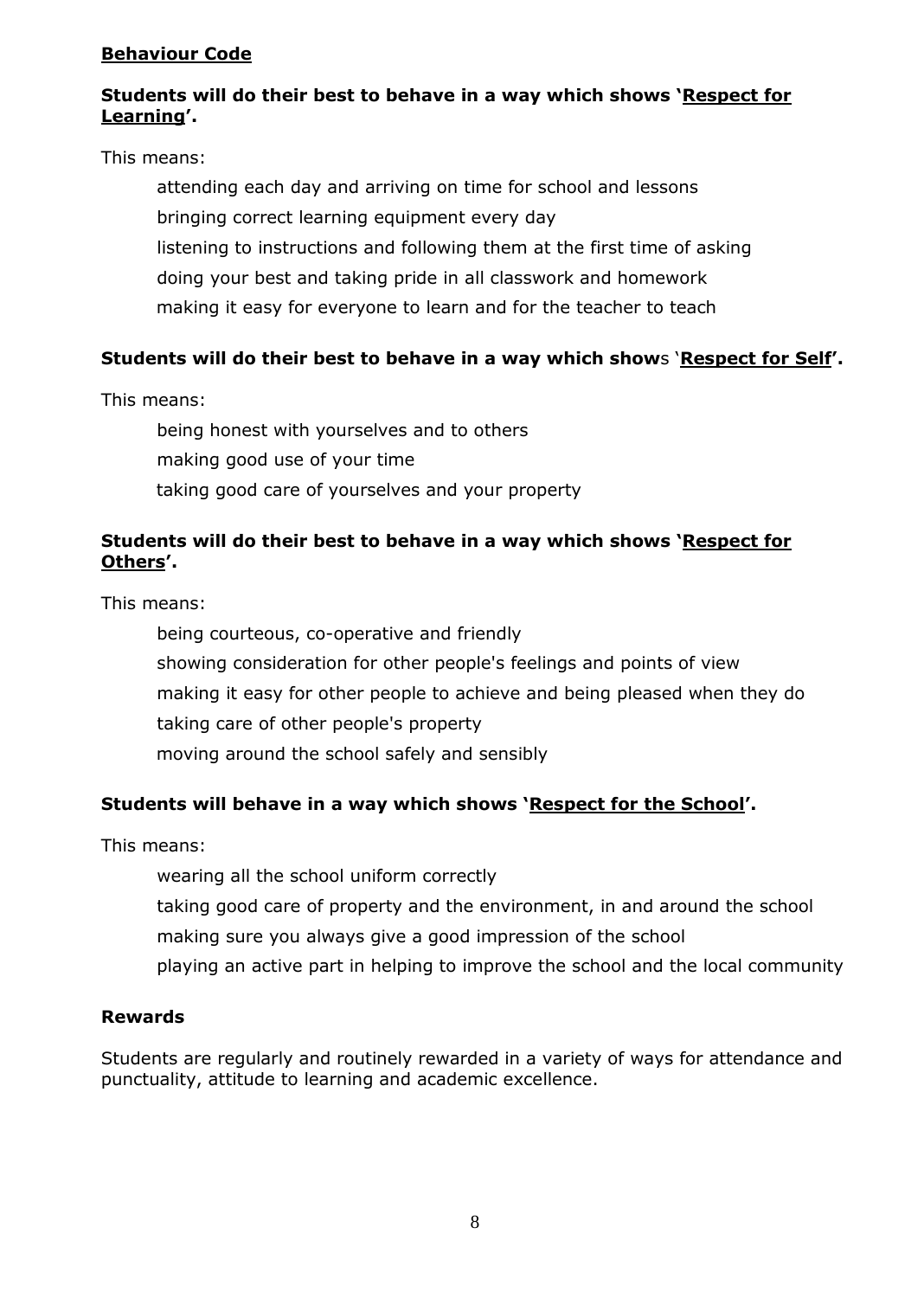#### **The Successful Student**

- **Follows the rules at all times**
- **Works hard to make improvements**
- **Is polite and responsible**

#### **You are expected to...**

- Take responsibility for your own behaviour
- Respect each others' race, culture, gender and sexual orientation
- Look after the buildings and your environment
- Be prepared for learning with the correct uniform and equipment
- Attend every day on time

#### **The following behaviour will not be tolerated. You must not....**

- Be defiant to any member of staff at Queensmead School
- Bring in or use anything that is dangerous or illegal
- Threaten, bully, fight, be violent or abusive
- Damage school property or steal
- Be late for lessons or take time off school, if at all possible

#### **10 Classroom Rules**

- 1. Arrive on time and line up outside the class, or in the playground in single file. (The first person will hold the door open for the others)
- 2. Enter quietly and stand behind desks before being asked to sit
- 3. Sit where the teacher asks and place any completed homework on the desk. There should be no coats and bags on the desk
- 4. Follow the Behaviour Plan within the classroom
- 5. If you need to ask, or answer a question put your hand up and wait to be asked to speak
- 6. Complete all of the work you are asked to do to the best of your ability
- 7. Write down homework
- 8. When the teacher tells you, pack up and stand quietly behind the desk
- 9. One person is assigned to open the door when the class leaves
- 10. If waiting for a teacher you must read your reading book in silence

#### **10 General Conduct Rules**

- 1. Follow the Behaviour Code
- 2. Wear the correct uniform at all times including travelling to and from Queensmead
- 3. Travel to and from Queensmead quickly, courteously and quietly
- 4. Talk, do not shout
- 5. Do not run. Walk on the left in corridors
- 6. Respect the reception areas
- 7. Stand when a staff member and/or visitors enter your class
- 8. Put litter in bins
- 9. Do not bring sweets or gum into the school
- 10. At the end of the day meet friends away from the school

#### **Teachers will....**

- Be well prepared for lessons and set clear and interesting tasks
- Value any positive contribution you make
- Reward you for good behaviour, effort and high quality work
- Apply rules, rewards and sanctions consistently
- Contact your parents to praise you, or with concerns

#### **Parents will....**

- Support the rules of Queensmead School
- Help you to make sure you arrive on time
- Check that you have done your homework
- Remind you of your targets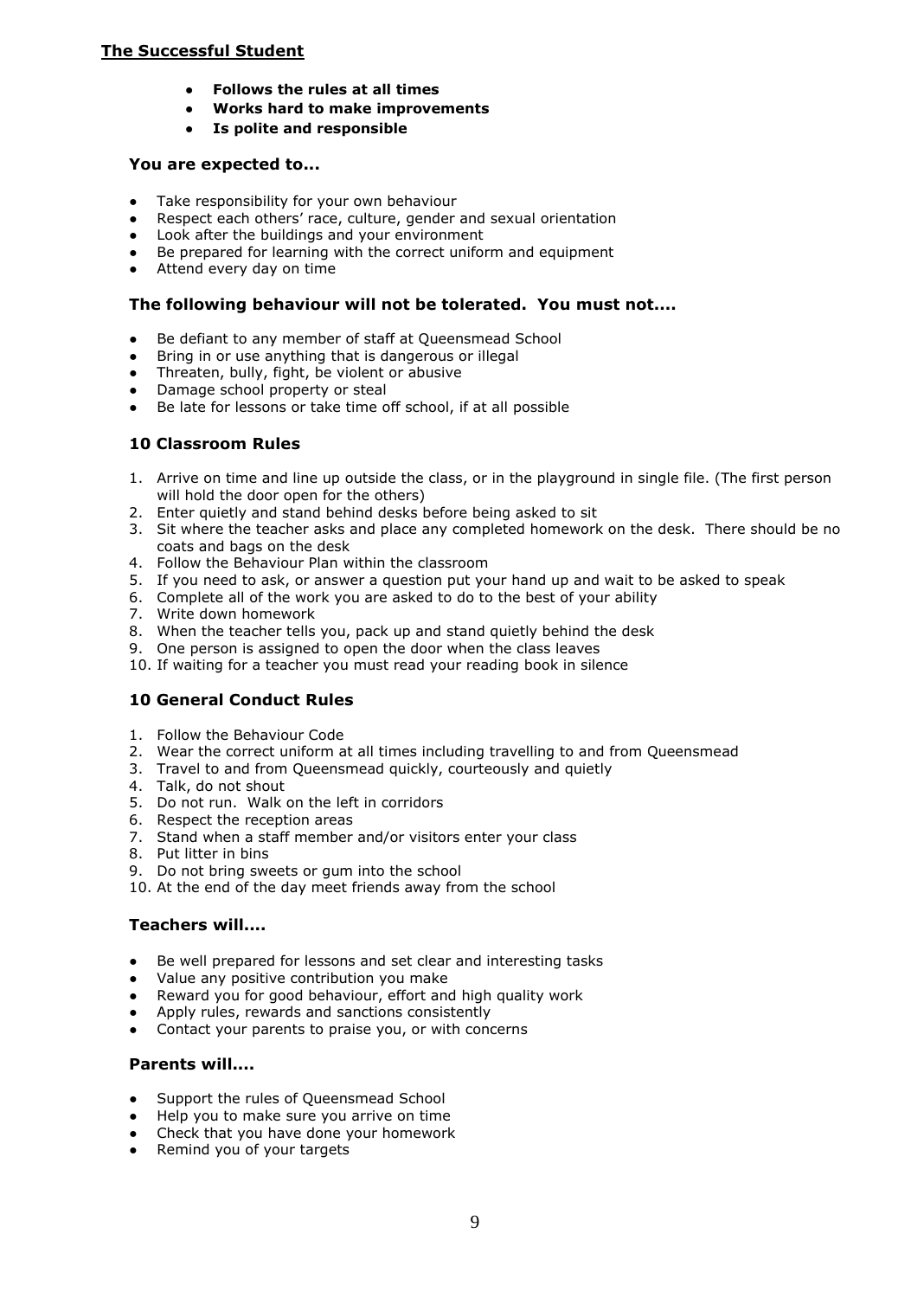# **Uniform and Student Appearance**

| <b>GIRLS' Uniform</b>                                                                               |
|-----------------------------------------------------------------------------------------------------|
| Plain black blazer with blazer badge (Queensmead emblem)                                            |
| Plain white blouse - shirt style with long or short sleeves                                         |
| Plain black skirt - only available from our uniform                                                 |
| suppliers<br>Plain black tailored, loose trousers:<br>(David Luke - model numbers: DL965 and DL970) |
| White socks with skirts, white or black socks with<br>trousers                                      |
| Plain natural or black tights                                                                       |
| Plain black leather shoes (black laces and black stitching)<br>with a moderate heel                 |
|                                                                                                     |
| Plain black outdoor coat (any logos must be able to be covered by the palm of the hand)             |
| <b>Optional Items</b>                                                                               |
| Queensmead V necked Jumper                                                                          |
| Girls' PE Kit                                                                                       |
| Queensmead polo shirt with school emblem                                                            |
| Queensmead hooded jumper                                                                            |
| Oueensmead shorts                                                                                   |
| Queensmead football socks                                                                           |
| Plain white tennis socks (above ankle)                                                              |
| Standard football boots                                                                             |
| <b>Trainers</b>                                                                                     |
| Queensmead sports leggings                                                                          |
| <b>Optional Items</b>                                                                               |
| Queensmead black tracksuit trousers                                                                 |
| Queensmead black sweatshirt                                                                         |
|                                                                                                     |

#### **The Blazer Rule**

Students **MUST** wear blazers to, from, in and around school. They should wear them for assembly and for journeys between lessons. Students should arrive at registration and lessons wearing their blazer. Students may only remove blazers during registration and lessons with the permission of a member of staff.

#### **For clarification**

- Facial piercings are **NOT** permitted to be worn
- Bracelets are **NOT** permitted to be worn
- **ONE** plain necklace, **ONE** plain signet ring and **ONE** pair of plain stud or sleeper earrings only in **ear lobes**
- Boots are **NOT** permitted to be worn on the school site
- Hooded tops and tracksuit tops are **NOT** permitted to be worn
- Hair accessories **MUST** conform to the school colours Black, Purple or White
- Make-up and nail varnish are **NOT** permitted
- False / acrylic nails are **NOT** permitted
- **Only** white t-shirts are to be worn under shirts/blouses
- Coloured hair and lines/patterns cut into hair are **NOT** permitted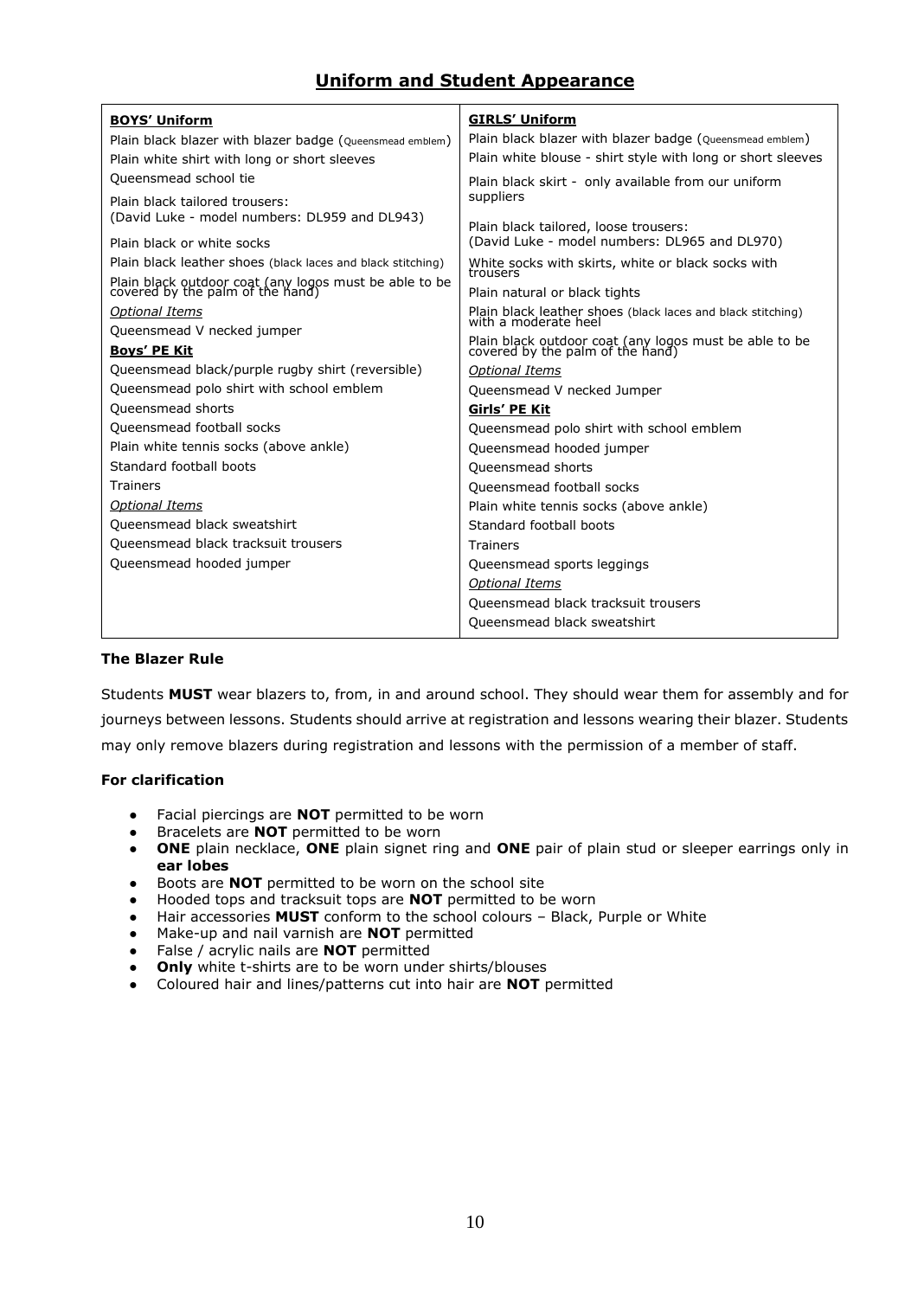# **Uniform Suppliers**

**Angels** 317 Rayners Lane Pinner HA5 5EH 020 8866 9972

 **Kevins Adams** 020 886 7208 01895 674155

 104 Marsh Road 55 Victoria Road Pinner HA5 5NA Ruislip Manor HA4 9BH

# **Equipment and Possessions**

Students must bring every day:

- Blue / black pens
- A pencil
- A ruler
- An eraser
- A glue stick
- Scientific calculator Casio FX-83GTX ClassWiz
- A geometry set
- All necessary exercise books
- PE kit (when you have your lesson)

You must not bring, or be in the possession of, at any time, any items that are:

- **INAPPROPRIATE**
- **OFFENSIVE**
- **DANGEROUS**
- **ILLEGAL**

- Give any **MEDICATION** to the Welfare Assistant.
- We are a cashless school there is no need to bring money to school.

Phones must be **SWITCHED OFF** during the day and must **NOT BE VISIBLE** at any time. Any phone that is seen or heard during the day will be confiscated and returned at 3.05pm.

Any phone brought to school is **AT YOUR OWN RISK**.

Students are expected to carry a reading book with them. The school provides exercise books or files for each subject but it is expected that students should buy a replacement where loss or damage occurs.

The Key Stage 3 National Curriculum demands the use of a scientific calculator. You are strongly encouraged to buy the recommended calculator as this will be used as a teaching resource. The Maths Department at school will be selling the most appropriate calculator at a cost of £10.00 and also geometry pencil cases at a cost of £1.50, both at reduced cost due to bulk buying. Your child will be given more details when he or she joins the school.

If students are responsible for damaging school equipment, they are expected to make a financial contribution towards the cost of repair or replacement.

All possessions should be clearly named.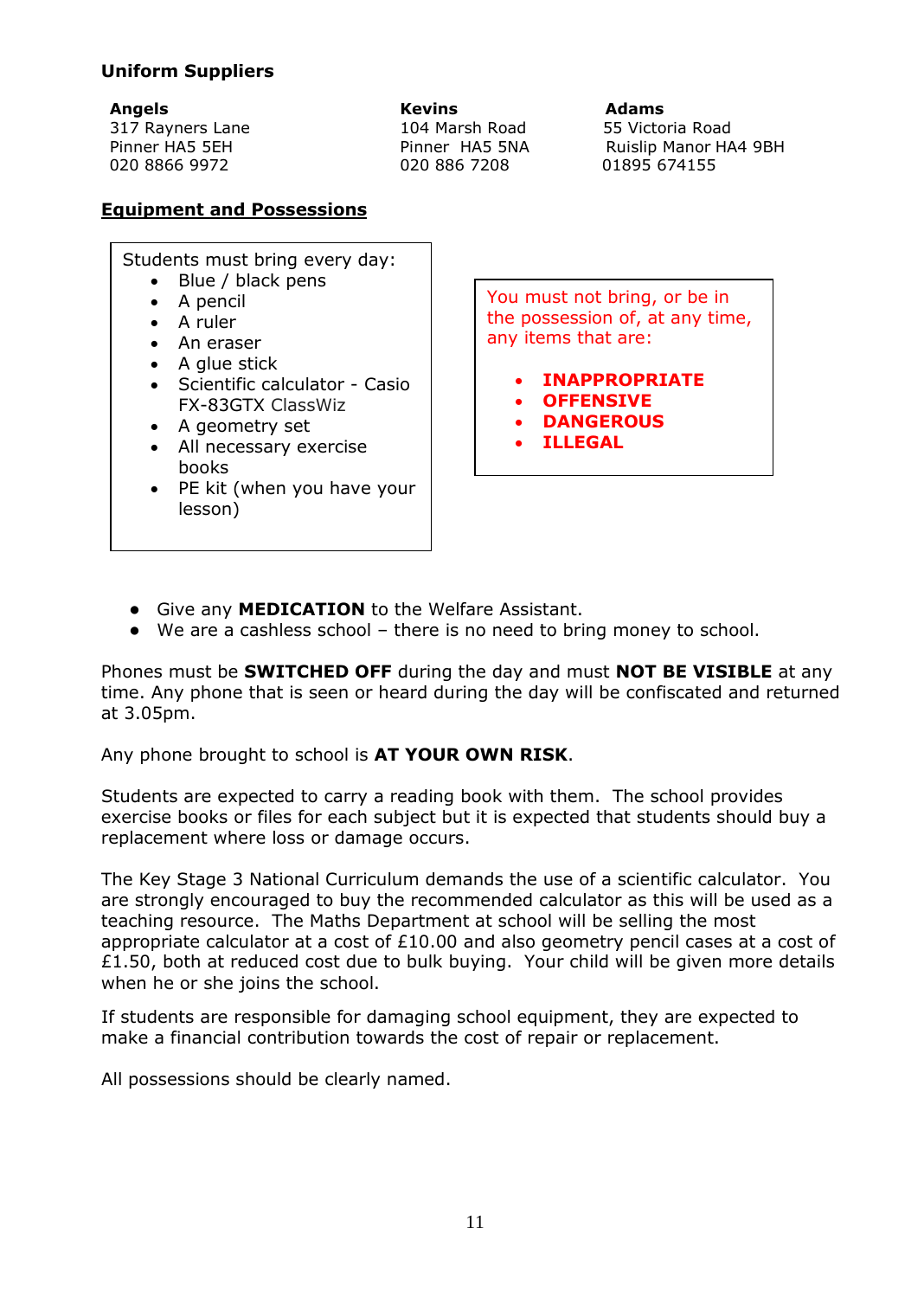# **Staying Safe at Queensmead School**

We have a zero tolerance approach to bullying.

Queensmead expects all students to challenge bullying. They should always report incidents to their form tutor, teacher or any member of staff, who will tackle it promptly and sensitively in line with our Anti-Bullying Policy.

Bullying is repeatedly hurtful behaviour that can take many different forms:

- Emotional (unfriendly, excluding, tormenting or taking property)
- Physical (pushing, hitting, kicking, punching and using any form of violence)
- Racial (racial taunting graffiti or gesturing)
- Sexual (unwanted physical contact, or sexually abusive comments)
- Homophobic (focusing on, or as a result of, sexuality)
- Verbal (name-calling, sarcasm, rumour-spreading and teasing)
- Technological (activity online, video, photographic, SMS and telephone)

The school takes the issue of bullying very seriously and investigates all incidents thoroughly in order that appropriate action is taken. A clear anti-bullying ethos is established in the school through PD work, form time activities and assemblies. Restorative Justice practices are successfully employed to resolve conflict when it arises. Our Peer Mentor students provide support and guidance when required.

Queensmead School has recently received recognition for the work we have undertaken to address and minimise instances of bullying and has been awarded the BIG (Bullying Intervention Group) award. This award recognises the hard work and commitment of everyone in our school community (students, teachers, parents and staff) to make our environment a safe and enjoyable place for everyone to be.

# **Travelling to and from school**

Students are encouraged to walk to school or use public transport. If parents are dropping off students they should ensure they pay attention to the road safety markings outside the main entrance. They need to be on site by 8.20am gates will close at 8.25am. If they are late they must use the Queensmead Sports Centre entrance.

If students bring bikes to school they do so at their own risk. Parents should ensure that they have adequate insurance cover as the school does not accept responsibility for loss or damage to bikes whilst on the school premises. Bikes are, however, in a secure bike shed during the day. We would advise all parents to ensure that their child's bike is road worthy. Please be advised that cycle helmets are compulsory.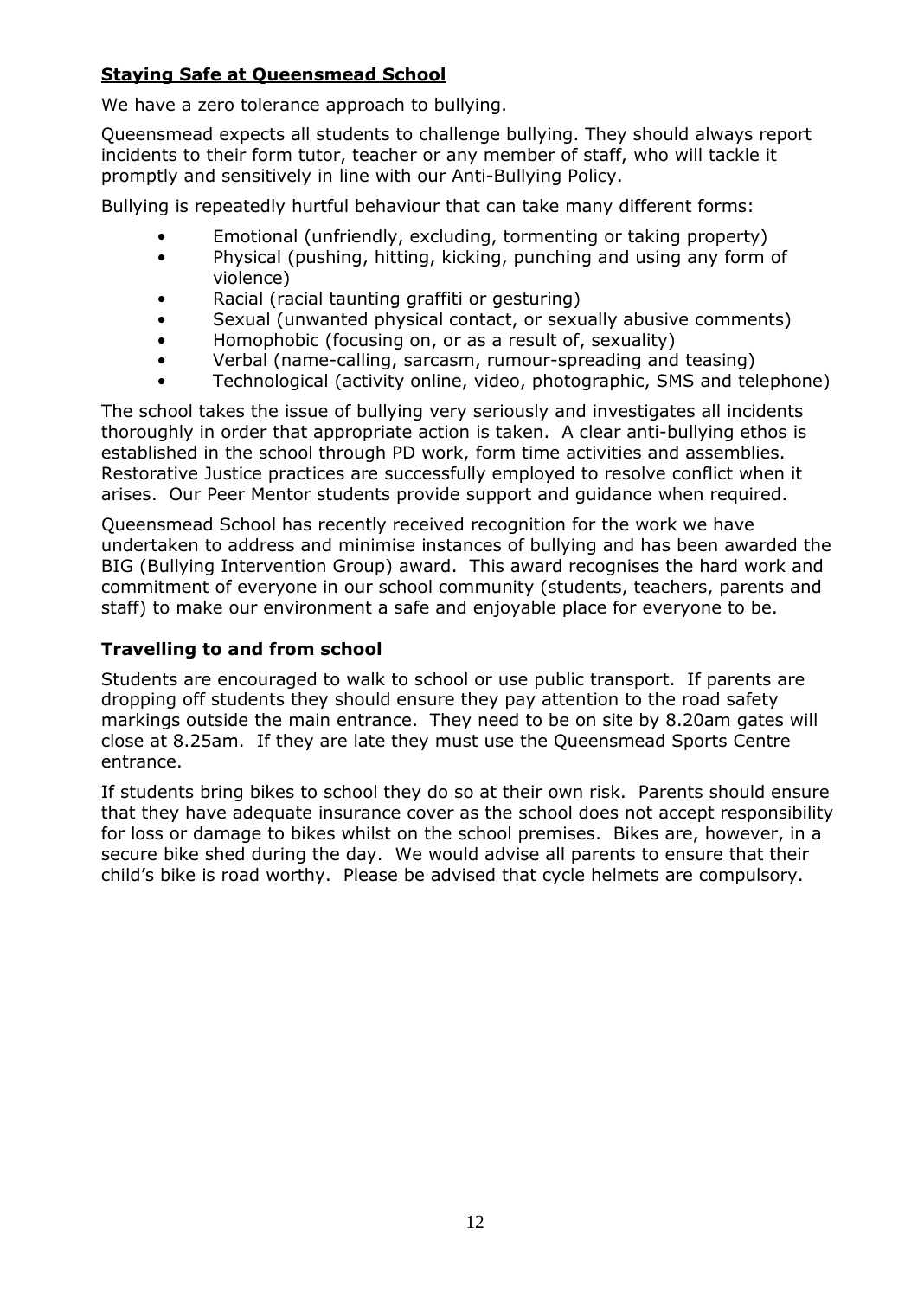# **Out of bounds areas**

# All **GRASSED AREAS** All areas with **YELLOW LINES**

The paved and covered areas to the **FRONT OF THE SCHOOL** and the car park are to be used solely for students going to lessons. These areas must be clear during break and lunchtime.

# **Leaving the school site**

You may only leave the school site during the day **IF**:

- you have a note from home, countersigned by your Form Tutor or Head of Year in which case you must sign out and back in at Welfare
- you are given permission by the Welfare Assistant who may speak to your Head of Year and telephone home

# **Online Safety**

Online safety isn't just about social networking, it includes mobile phones, text messaging and MMS (multimedia messaging). All of these can be very useful to communicate with friends and family as well as aid education, however it does come with its drawbacks. It is very important that students and parents alike are aware of the potential dangers. To find out information on how to keep yourself safe online please visit: [www.thinkuknow.com](http://www.thinkuknow.com/)

# **Supporting Your Child's Development**

# **How do I know if my child is making good progress**

Students receive a high level of academic challenge at Queensmead School and each student is set an individual, personalised target to achieve at the end of each year, and ultimately, by the end of Key Stage 3. Targets are set according to each student's attainment at Key Stage 2.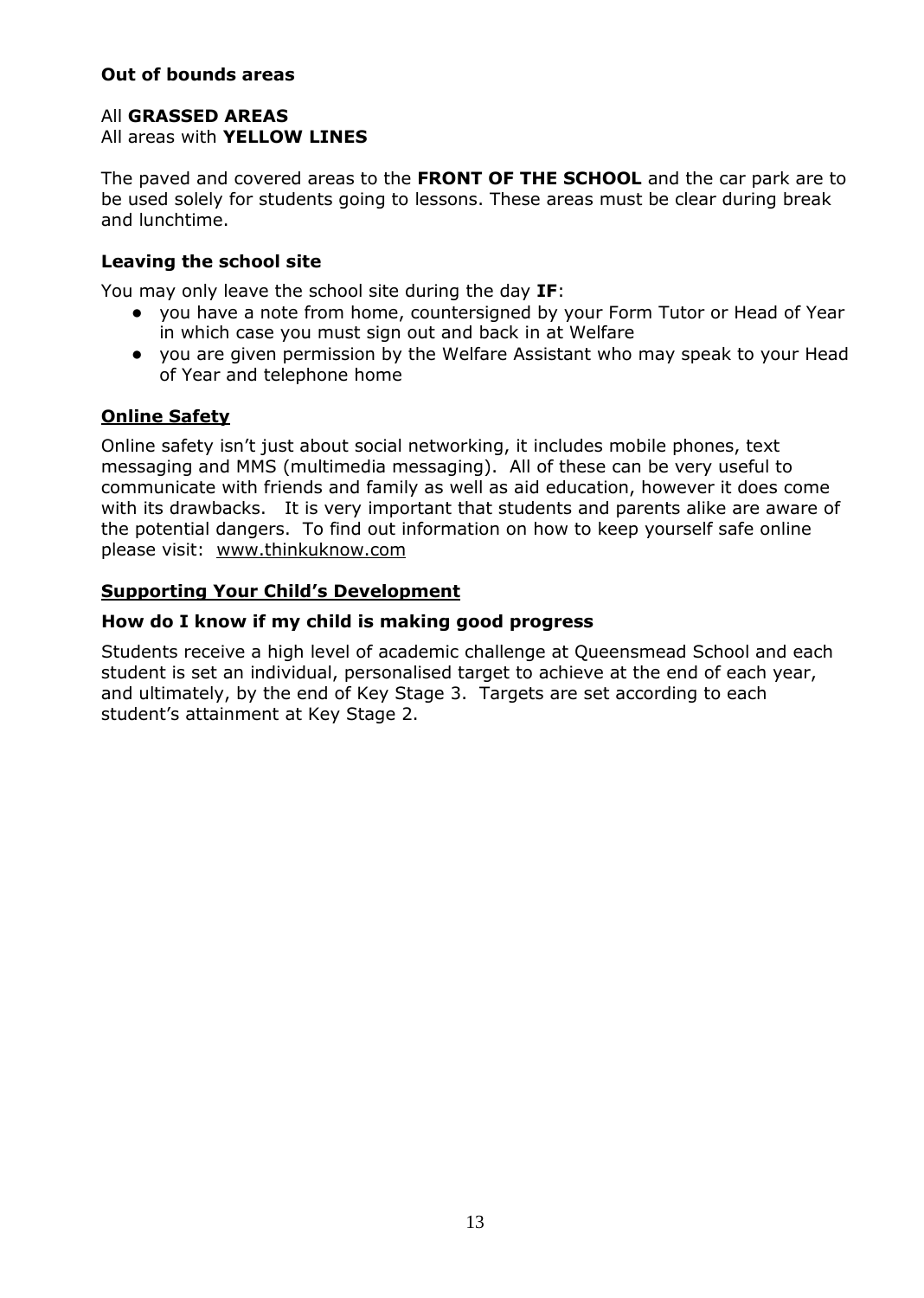# **Extracurricular Activities**

There is a full range of extracurricular activities on offer, the timetable is available on the website and is updated termly to reflect changes in the sporting calendar. As well as sports there are activities including Science, Art, Homework, Chamber Choir and KS3 Dance. **We would expect every Year 7 student to attend at least one club or activity per week.**

Students can enroll for music tuition for a small additional cost. In addition trips are organised throughout the year to theatres, museums, and overseas. Letters will be sent home with information about these enrichment events.

# **Stretch and Challenge**

At Queensmead School we promote the academic success of all our students and treat them as individuals in every lesson by setting challenging work to raise their aspirations. We also run a Gifted and Talented Club throughout the year in which students work together on projects that are both stimulating and exciting for them.

In addition to activities within school, there are also opportunities for students to attend events outside school, such as summer schools and university open days. These opportunities enable Gifted and Talented students to develop their self-esteem and team skills as well as making new friends with others of similar ability across different year groups.

# **Special Educational Needs**

All students at Queensmead School follow a broad and balanced curriculum. They have their needs met within their lessons or are occasionally withdrawn for additional support with literacy and numeracy skills.

Subject teachers differentiate lessons in order to meet the learning needs of students who, at times, may be supported by a Learning Support Assistant. Some students may have the opportunity to participate in the 'Paired Reading' scheme, which is supported by Year 12 students. Students with Special Educational Needs have the opportunity to attend a break and lunch time homework club, supported by a Learning Support Assistant. A group of students will have the opportunity to develop their literacy skills by taking part in the Lexia Programme during Year 7.

# **Library**

The school library is open to students in Years 7 to 11 outside lesson times, and to Post-16 students throughout the day. It offers a range of fiction books to encourage independent reading, and is equipped with internet-linked Chromebooks to encourage independent research and learning. New students joining the school are automatically enrolled in the library and are entitled to borrow up to four books for two weeks at a time.

The library is also open each day before and after school for students who wish to study and do homework in school, either individually or in groups.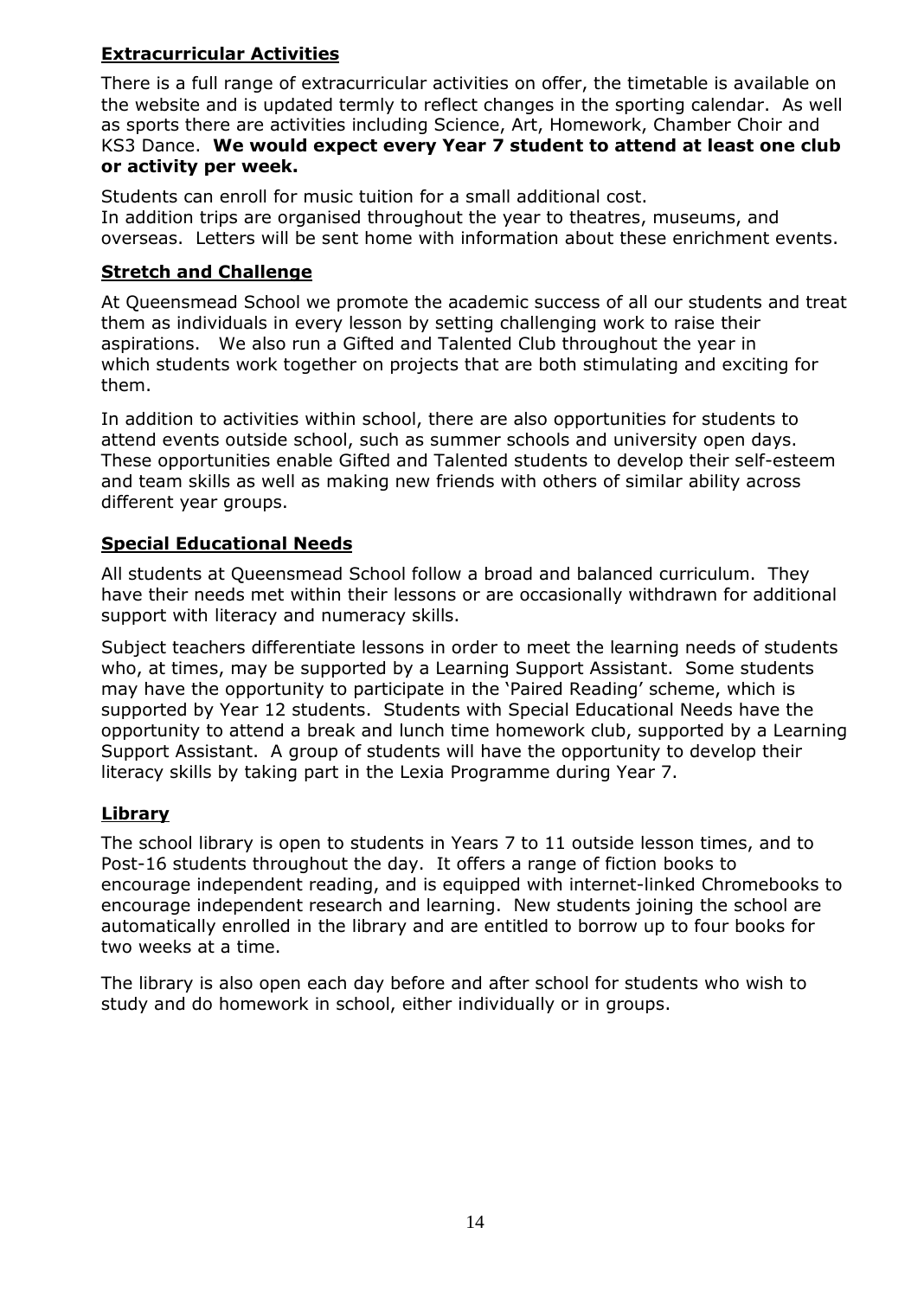# **Other Useful Information for Parents and Students**

# **Break-Time Arrangements**

# Restaurant

A variety of foods are provided in the school restaurant using a cashless system. A full list of meal options are available to view on the school website. When you join the school you will be issued with information about the system and a parental permission slip for biometric registration. Biometric registration is the school's preferred method of payment and is secure.

# Snack Bar/Pod

A selection of rolls and sandwiches, salads, cereal bars and drinks are available from the snack bar in the locker room and the outside pod at break times.

# Packed Lunch

Students may bring their own packed lunch. This must be eaten on the school premises.

Free School Meal

For those students entitled to a free school meal, please apply online via the school website, under admissions documentation [www.myfreeschoolmeals.com.](http://www.myfreeschoolmeals.com/)

The cashless system will recognise students who qualify for free school lunch as they present at the till point of sale and is completely anonymous. The daily allowance is £2.30 and students are encouraged to have the hot lunch and dessert.

# **Cashless Payment at Queensmead**

The cashless catering system provides an efficient, faster and better quality of service. You will be able to make payments for trips and meals online using a secure website called ParentPay. The school's preferred access to the cashless system is through biometric registration.

You will receive a letter with your ParentPay account activation details that will provide more information about using the cashless system.

# **Lost Property**

By far the best solution concerning lost property is for students to take proper care with their possessions. We do recommend that ALL possessions be clearly labelled or marked with the owner's name. Unclaimed lost property will be disposed of at the end of each academic year.

The School Governors' Policy regarding loss of or damage to personal property is as follows:

The Governors hereby give notice that all personal property, including money, taken onto this establishment is entirely at the risk of the owner. Neither the Governors, nor their employees, accept any liability for loss or damage to such property.

# **Lockers**

Students have the opportunity to use a locker to store equipment and books. To be issued with a locker students should bring a padlock into school once a  $£5$ maintenance charge is paid via ParentPay.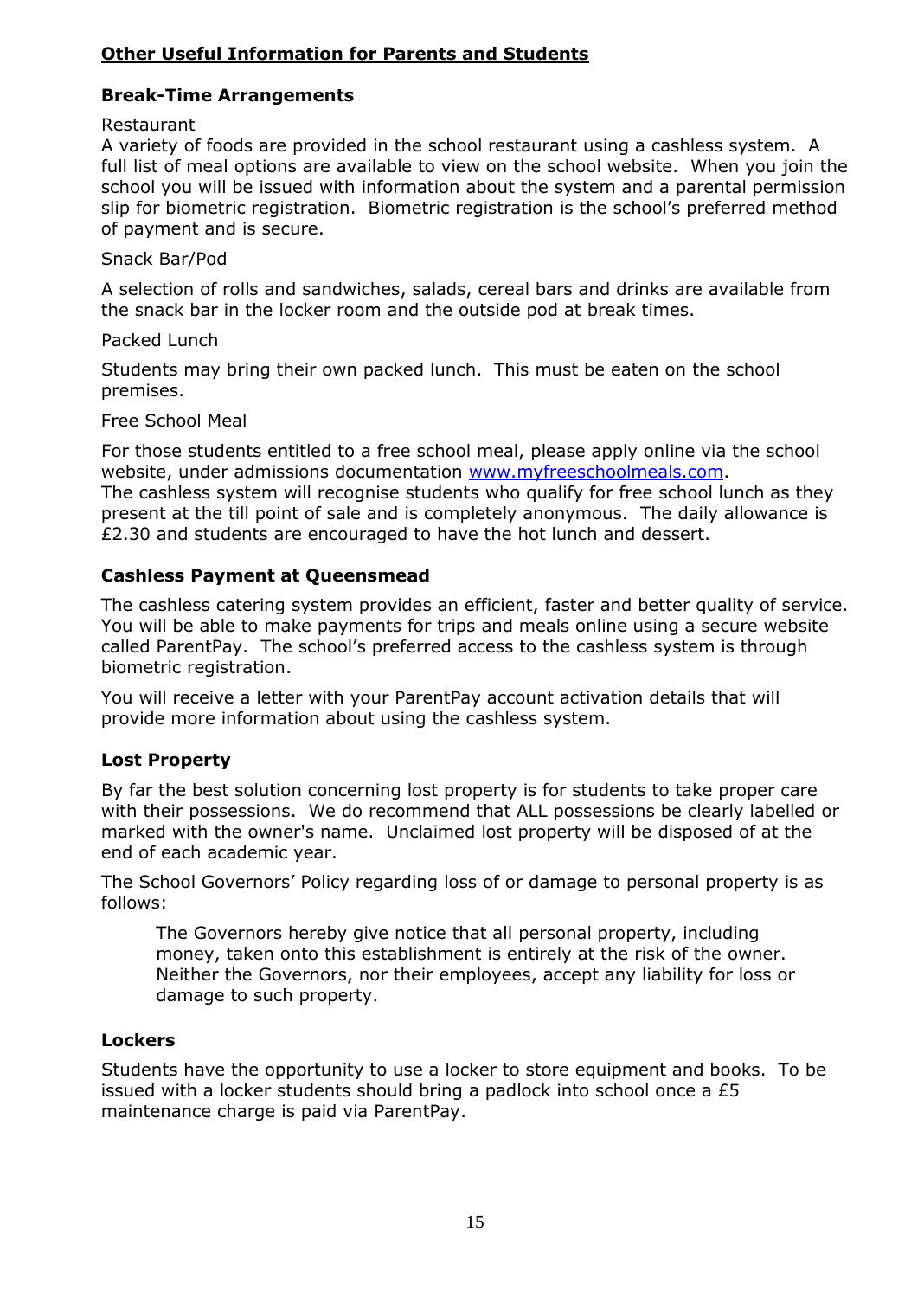# **Routine Vaccinations at School**

The School Health Service works closely with parents to make sure their children are healthy and to check that they do not have any developmental problems. However, your child will not receive routine medical checks or routine vision screening at school.

Children are offered the school leaving booster at age 14/15 years for which you will be asked to give consent at the time.

Girls are offered the HPV Vaccination as part of the Government HPV Vaccination Programme for which you will be asked to give consent.

If you have any concerns regarding your child's health or development, please contact your health service school nurse at your local clinic. If you do not wish to use the School Health Services, please write to: Children and Family Directorate, Harrow and Hillingdon Health Care, N.H.S. Trust, Malt House, Field End Road, Eastcote, Middlesex.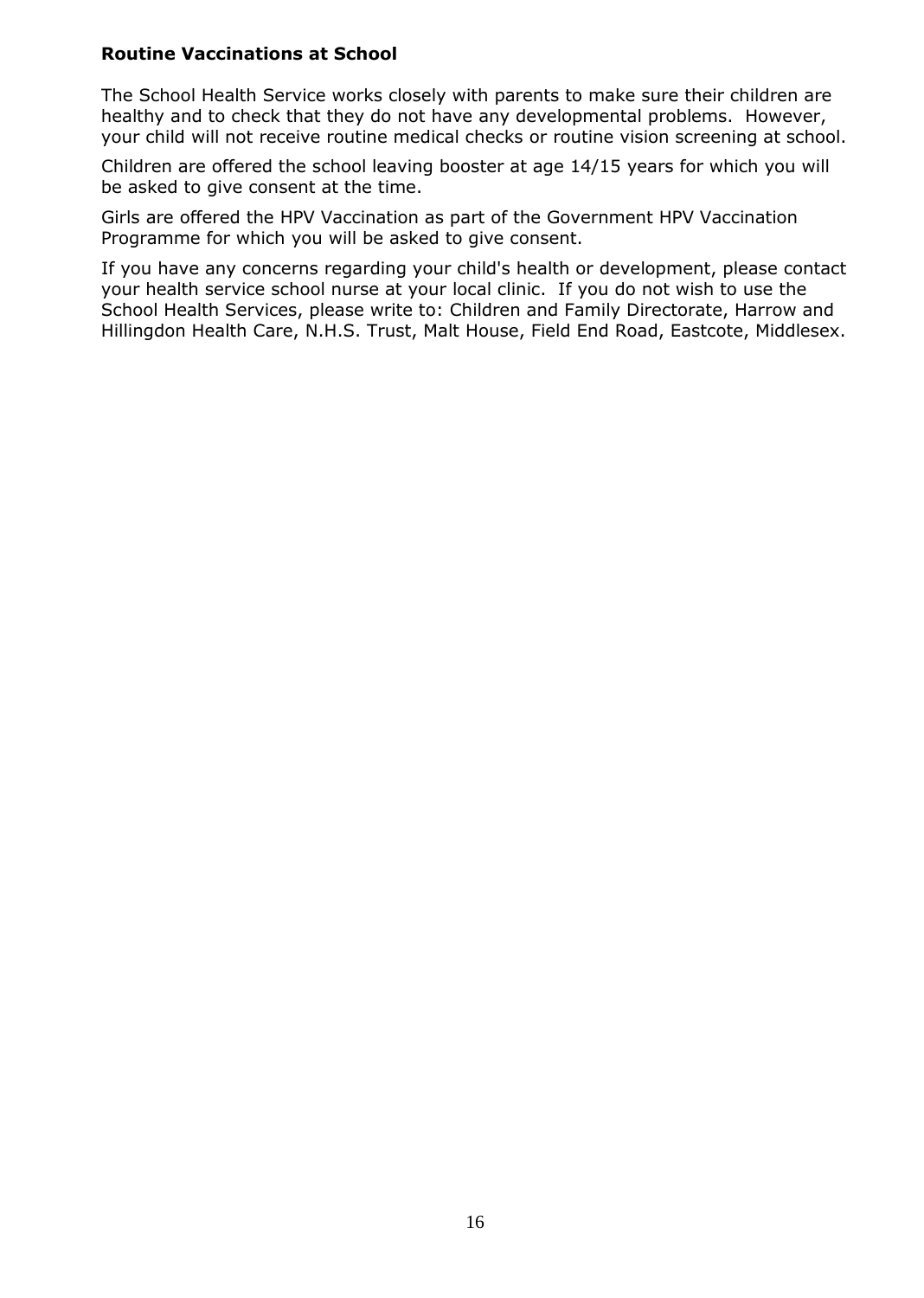# **Important Information for Parents**

# **Parental Responsibility**

Parental responsibility is "all the rights, duties, powers and responsibilities and authority which by law a parent has in relation to the child and his property" (Children Act 1989 s3 (1)).

The Children Act 1989 defines who has parental responsibility, in the following way:

Married parents - both have equal parental responsibility even if they are separated or divorced, unless restricted by a court order.

Unmarried parents - only the mother has parental responsibility. The father has to have a court order to obtain parental responsibility.

Other people or relatives - only have parental responsibility if they have obtained it via the courts.

# **Child Protection**

It may be helpful for parents to be aware that the Local Authority requires all Head Teachers to report any obvious or suspected cases of child abuse. This may be a non-accidental injury, physical neglect, emotional abuse and/or sexual abuse.

Schools are encouraged to take the attitude that where there are grounds for suspicion it is better to be safe than sorry. The procedure is intended to protect children who may be at risk.

This does mean that Head Teachers risk upsetting some parents by reporting a case that, on investigation, proves unfounded.

In such circumstances it is hoped that parents will appreciate the sensitive nature of the Head Teacher's role. The Head Teacher and the staff of the school endeavour to act in the best interest of the child and take this responsibility very seriously.

# **The Education Welfare Service**

Education Welfare Officers are employed by the Local Authority to visit schools and discuss issues about attendance. They offer support and advice to students and families for whom regular attendance at school seems to be a problem. Their aim is to ensure that all children benefit from the education to which they are entitled.

Guidance and advice may also be offered about free school meals, uniform and clothing grants, employment of children, children in entertainment, the possibility of benefits, Special Needs Education and Child Protection.

Education Welfare Officers work closely with other agencies, including school nurses, Education Psychologists, Child Guidance, Social Services, Young Persons Justice, the police and voluntary agencies.

There are close links between this school and our E.W.O. who is based with other members of the service at The Civic Centre, 4E/05, Uxbridge, UB8 1UW. Telephone: 01895 250858.